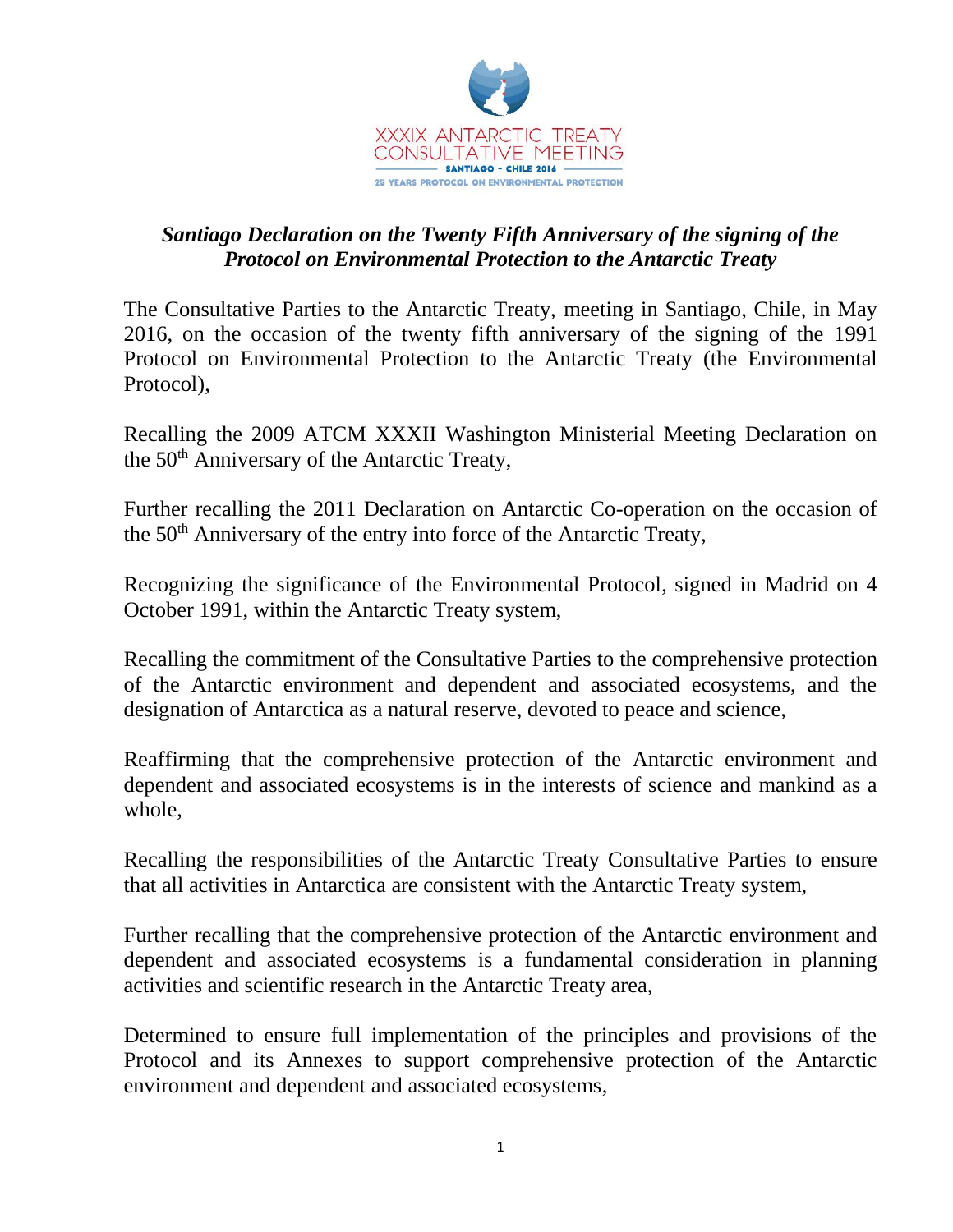

Deeply concerned about the effects of global environmental change, in particular climate change, for the Antarctic environment and dependent and associated ecosystems,

Convinced that international cooperation in Antarctica is essential to effectively study global environmental changes and that the Antarctic Treaty system provides the necessary framework to enhance this cooperation,

Mindful of the need to ensure that all human activity in Antarctica is conducted in a manner that effectively promotes the continued protection of the Antarctic environment and prevents and minimizes impacts,

Reaffirming the importance of drawing upon the best available scientific and technical advice in the management of activities in Antarctica and the comprehensive protection of the Antarctic environment and dependent and associated ecosystems,

Recognizing the importance of the Committee on Environmental Protection as an advisory body to the Antarctic Treaty Consultative Meetings in connection with the implementation of the Environmental Protocol,

Hereby:

1.- Reaffirm their strong and unwavering commitment to the objectives and purposes of the Antarctic Treaty and its Environmental Protocol;

2.- Pledge to further strengthen their efforts to preserve and protect the Antarctic terrestrial and marine environments, bearing in mind the designation of Antarctica as a natural reserve, devoted to peace and science;

3.- Reaffirm, in particular, their strong and unequivocal commitment to Articles 6 and 7 of the Environmental Protocol, which respectively set out principles on Cooperation in the planning and conduct of activities in the Antarctic Treaty area, and prohibit any activity relating to mineral resources, other than scientific research;